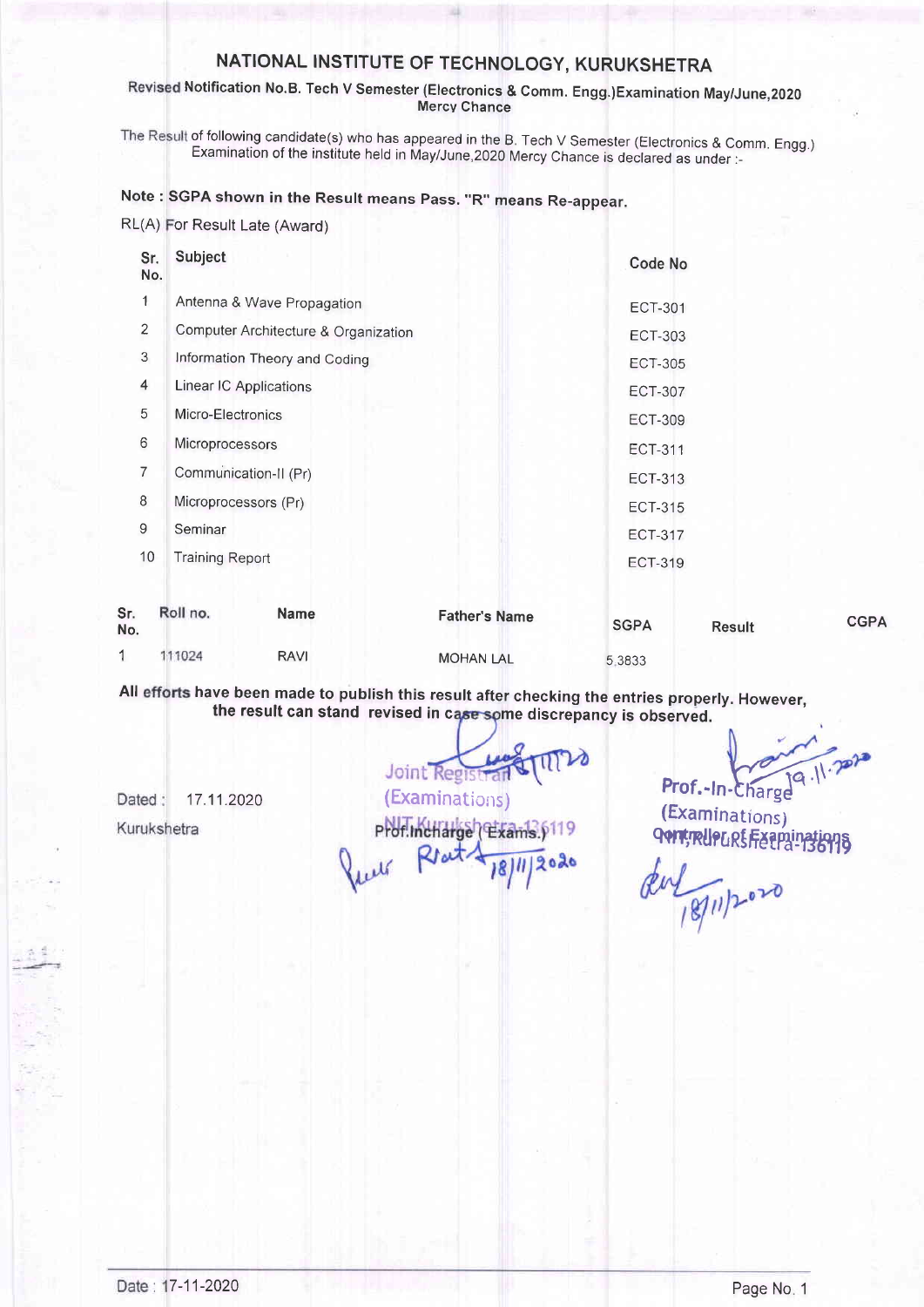# Revised Notification No.B. Tech VI Semester (Electronics & Comm. Engg.)Examination May/June, 2017

The Result of following candidate(s) who has appeared in the B. Tech VI Semester (Electronics & Comm. Engg.) Examination of the institute held in May/June, zo17 is declared as under:-

## Note : SGPA shown in the Result means Pass. "R" means Re-appear.

RL(A) For Result Late (Award)

| Sr.<br>No.     | <b>Subject</b>                   | Code No        |
|----------------|----------------------------------|----------------|
| 1              | <b>Business Management</b>       | <b>HUT-311</b> |
| 2              | Microwave Engineeing             | ECT-302.       |
| 3              | <b>VHDL &amp; Digital Design</b> | <b>ECT-304</b> |
| $\overline{4}$ | <b>Digital Signal Processing</b> | ECT-306.       |
| 5              | <b>Digital Communication</b>     | ECT-308.       |
| 6              | Data Structures                  | <b>ECT-322</b> |
| 7              | Digital Communication (Pr)       | <b>ECT-312</b> |
| 8              | Electronic Design (Pr)           | <b>ECT-314</b> |
| 9              | VHDL (Pr)                        | ECT-316        |
| 10             | Seminar                          | <b>ECT-318</b> |
| 11             | Object Oriented Programming(Pr.) | <b>ECT-320</b> |

| Sr. | Roll no. | <b>Name</b>     | <b>Father's Name</b> |             | <b>Result</b> |
|-----|----------|-----------------|----------------------|-------------|---------------|
| No. |          |                 |                      | <b>SGPA</b> | <b>CGPA</b>   |
|     | 1142013  | <b>D RAJESH</b> | D KISHAN             | 6.3889      | 6.3750        |

All efforts have been made to publish this result after checking the entries properly. However,

Dated: 18.11.2020 Kurukshetra

Joint Registrar PRIT RESISTENT VOLTET (Examinations)<br>
(Examinations) NIT, Kurukshetra-136119<br>
PRIT Rundbarge (Examinations) Controller of Examinations

Prof.-In-Charge

 $\frac{18}{10^{11}}$  020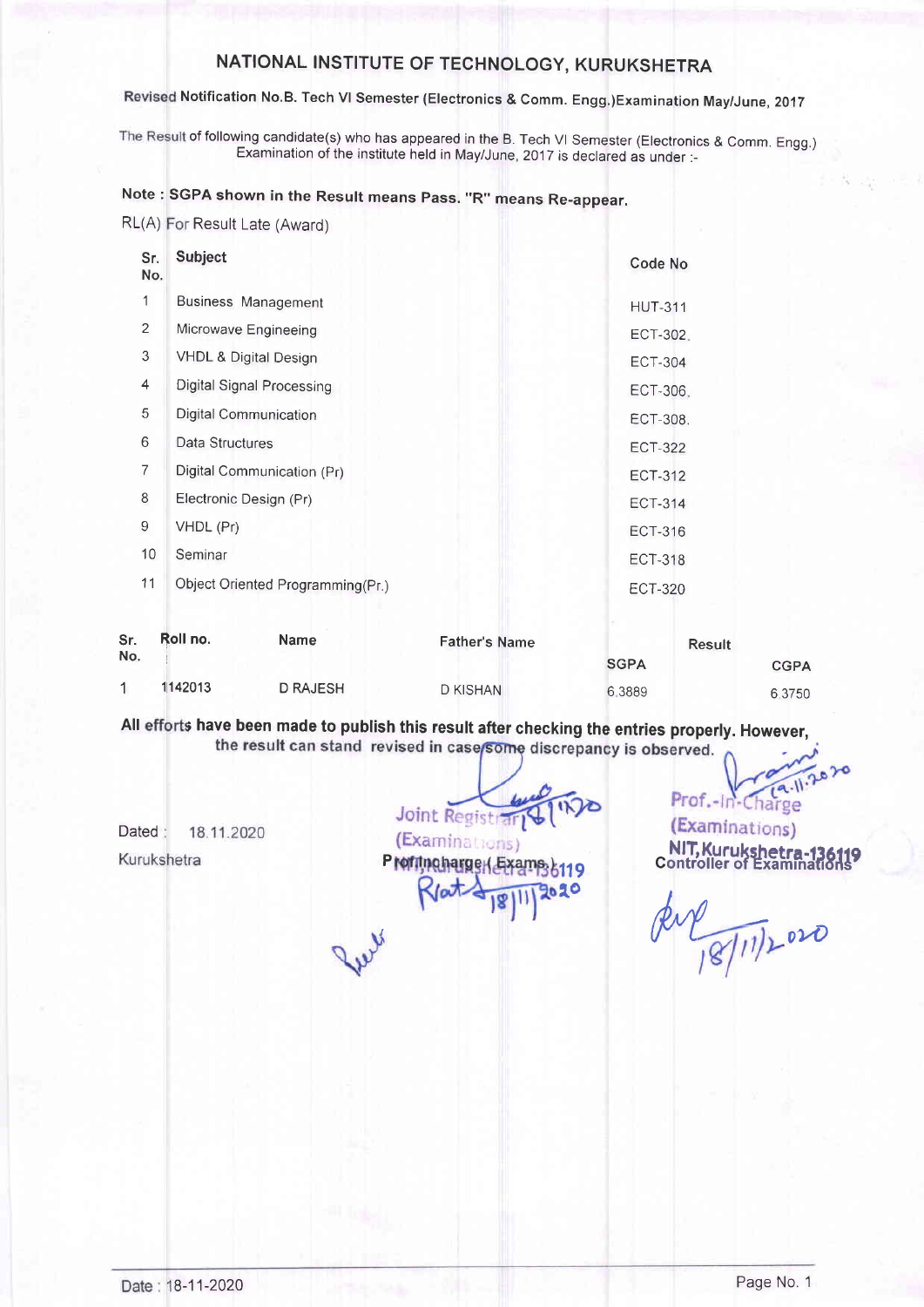## Revised Notification No.B. Tech Vl Semester (Electronics & Comm. Engg.)Examination May/June, 2019

The Result of following candidate(s) who has appeared in the B. Tech Vl Semester (Electronics & Comm. Engg.) Examination of the institute held in May/June,2019 is declared as under:-

## Note : SGPA shown in the Result means Pass. "R" means Re-appear.

RL(A) For Result Late (Award)

| Sr.<br>No.          | Subject                          |                      | <b>Code No</b> |
|---------------------|----------------------------------|----------------------|----------------|
| 1                   | <b>Business Management</b>       |                      | <b>HUT-311</b> |
| $\overline{2}$      | Microwave Engineeing             |                      | ECT-302.       |
| 3                   | <b>VHDL &amp; Digital Design</b> |                      | <b>ECT-304</b> |
| 4                   | Digital Signal Processing        |                      | ECT-306.       |
| 5                   | Digital Communication            |                      | ECT-308.       |
| 6                   | Data Structures                  |                      | <b>ECT-322</b> |
| 7                   | Digital Communication (Pr)       |                      | <b>ECT-312</b> |
| 8                   | Electronic Design (Pr)           |                      | <b>ECT-314</b> |
| 9                   | VHDL (Pr)                        |                      | <b>ECT-316</b> |
| 10                  | Seminar                          |                      | <b>ECT-318</b> |
| 11                  | Object Oriented Programming(Pr.) |                      | <b>ECT-320</b> |
| Sr.<br>$N_{\Omega}$ | Roll no.<br>Name                 | <b>Father's Name</b> | <b>Result</b>  |

| --- | .       | .                                              | סוווסרו סיומוווכ          |             | result      |
|-----|---------|------------------------------------------------|---------------------------|-------------|-------------|
| No. |         |                                                |                           | <b>SGPA</b> | <b>CGPA</b> |
|     | 2140027 | W.B.LALINDU<br>CHITHRABANU<br><b>AMARASIRI</b> | MR W.B NIHAL<br>AMARASIRI | 6.1481      | 6.5061      |

All efforts have been made to publish this result after checking the entries properly. However,<br>the result can stand revised in case some discrepancy is observed.

Dated: 18.11.2020 **Kurukshetra** 

Joint Registrar  $U(7)$ (Examinations) PINITURBAEXATS

 $9.11.2010$ 

 $20.7$  Figure

Prof.-In-Chai ge (Examinations) cdHtTdfieruksbehmet36149

 $k\nu$ /8/11/2020